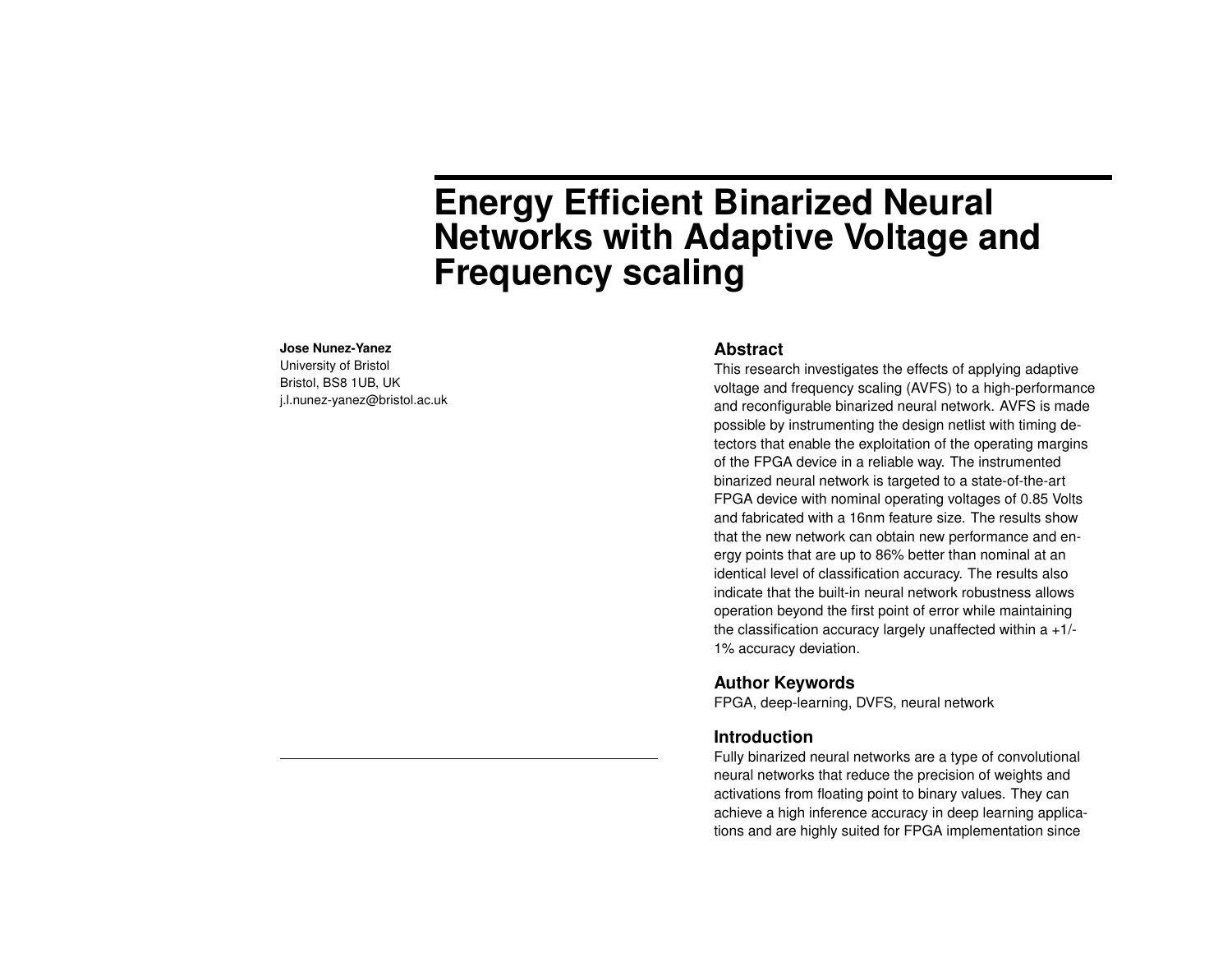floating point matrix multiplications are reduced to binary operations involving XOR gates and bit counts. In this research we study the extension and application of an adaptive voltage scaling framework [\[6\]](#page-8-0) called Elongate to the FINN binarised neural network [\[8\]](#page-8-1). We consider a target platform built around a Xilinx Zynq Ultrascale devices. The results show that Elongate can determine extended operating points of voltage and frequency, enabling higher performance, lower power or trade-offs between performance and power so the amount of computation and energy usage adapts to the workload requirements at run-time. This is particularly relevant to, for example, image classification applications based on machine learning in which the amount of work depends on the amount of frame activity and previously classified objects do not need to be reclassified. The binarized neural network is selected as the case study since its simple control flow and simple logic operations (e.g. such as XOR) do not require DSP blocks that could be problematic to instrument if the critical path end-points are buried inside the DSPs. The built-in error tolerance of the network also enables to operate with an error constraint higher than zero as seen in the experimental analysis. Notice that error rate in this paper refers to allowing or not allowing errors in the instrumented flip-flops and not to errors in the accuracy of the neural network.

#### **Related Work**

The hardware acceleration of deep neural networks has been receiving significant attention in recent years with many efforts targeting many-core processors, custom architectures, GPUs and FPGAs accelerators [\[7\]](#page-8-2). GPUs offer high peak performance for classical DNN operations such as dense matrix multiplication but recent trends in DNN research that favor sparse networks and compact data representation could benefit from the FPGA strengths. DNNs based on floating-point operands provide overall high classification accuracies but require large compute/memory resources [\[4\]](#page-8-3). An example of more compact data representation is introduced in SqueezeNet [\[3\]](#page-8-4) that uses reduced precision with fixed-point arithmetic and fewer parameters than the full network and it is suitable for deployment on hardware with limited memory. Further reductions in precision are performed in [\[1\]](#page-8-5) that presents a state of the art implementation of the Alexnet CNN for a vision task using OpenCL. The system uses half-precision floatingpoint arithmetic (FP16) and is competitive in terms of performance and power with state-of-the-art GPUs achieving 1020 images/s and 23 images/s/watt (similar to a TitanX GPU) with a peak throughput of 1.3TFLOPS. It uses an Arria 10 1150 device at 300 MHz with a power consumption of 45 Watts. The accuracy is top-1 56% and top-5 79% on the Imagenet data set. DSP utilization reaches 97% in the device and the paper identifies external memory bandwidth as one of the main performance limiting factors. Extreme compact data representation has been introduced in Binarized Neural Networks (BNNs) [\[2\]](#page-8-6) with single-bit neuron values and weights. A complete and efficient framework to implement BNNs on FFGA is FINN [\[8\]](#page-8-1). FINN is based on the BNN method developed in [\[2\]](#page-8-6) providing high performance and low memory cost using XNOR-popcount-threshold data-paths with all the parameters stored in on-chip memory. FINN has a streaming multi-layer pipeline architecture where every layer is composed of a compute engine surrounded by input/output buffers. A FINN engine implements the matrix-vector products of fully-connected layers or the matrix-matrix products of convolution operations. Each engine computes binarized products and then compares against a threshold for binarized activation. It consists of **P** processing elements (PEs), each having **S** SIMD lanes. The first layer of the network receives non-binarised image inputs and hence it requires regular operations while the last layer outputs non-binarised classification results and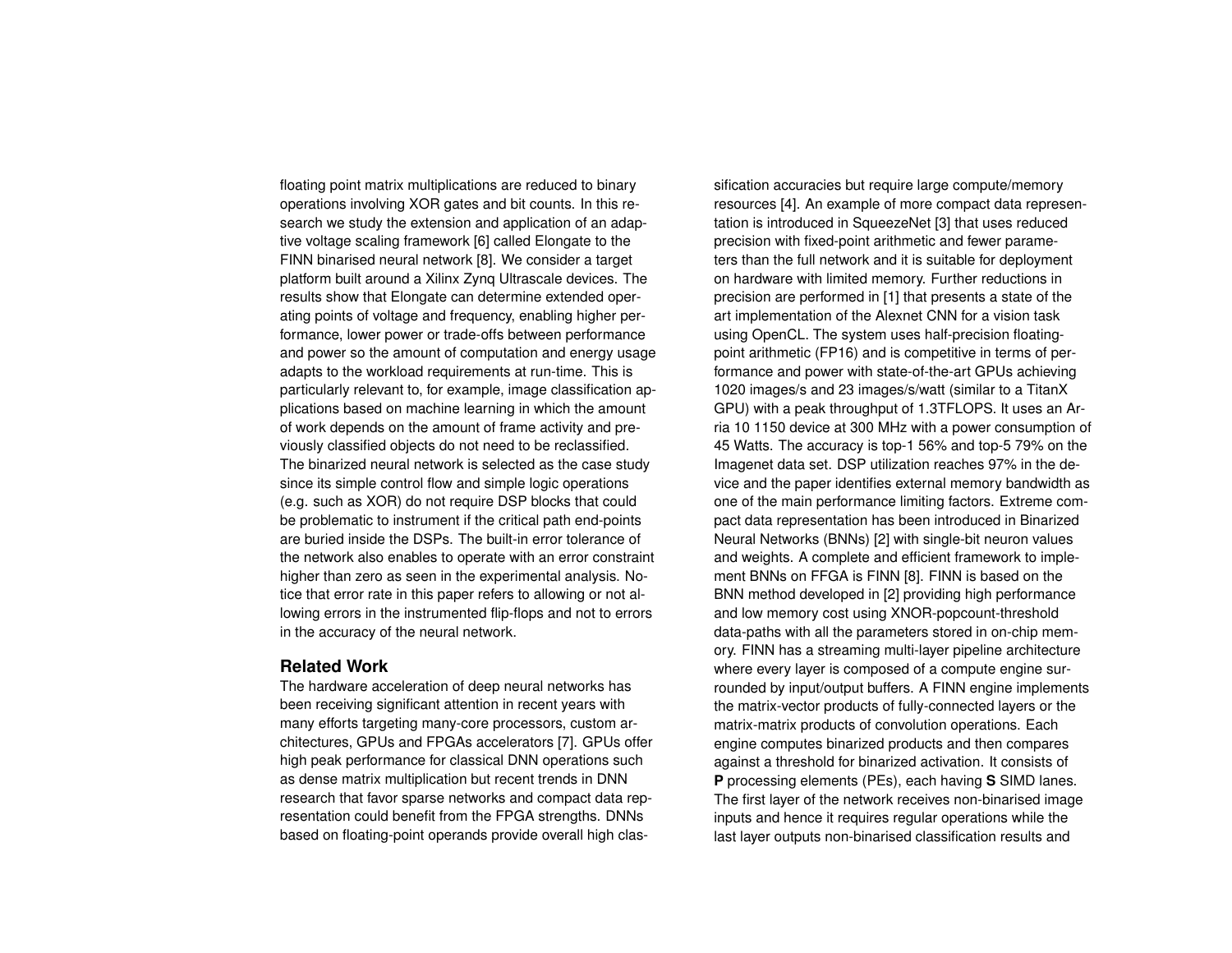does not require thresholding. Although Elongate can be applied to large architectures in this research we use the FINN framework to create the proposed energy proportional and scalable architecture based on voltage and frequency adaptation.

#### **Elongate Framework**

The Elongate closed-loop system constantly monitors timing signals originating in the user logic (e.g. BNN) and adapts the clock and voltage as specified by the user. The user has access to a configuration register that defines the allowed activation rate. The activation rate is the number of activations allowed in the detector flip-flops before the clock frequency is reconfigured. An activation rate set to one indicates that a single detector flip-flop activation triggers a clock reconfiguration and corresponds to maximum sensitivity. The design of the detectors ensures that the first activations are detected before errors occur so an activation rate set to one corresponds to an error rate of zero. In general, the requested error rate is zero and this is the default configuration in the BNN system. This means that in this configuration zero errors are introduced in the logic and we call this safe mode of operation NPF (Near Point of Failure). However, the BNN application exhibits strong error tolerance features and in some cases it could be useful to allow the system to perform at a detector error rate higher than zero to obtain even lower power and higher performance if overall classification accuracy remains largely unaffected. An error rate higher than zero is possible if we set the activation rate to a number higher than one. The higher the activation rate the higher the probability that errors will affect the data path logic. We call this mode APF (After Point of Failure) and we explore this possibility in section Accuracy Analysis . The Elongate framework integrates with the Xilinx SDx tools and enables the user to work with C/C++ (OpenCL support will be added in future work) as

<span id="page-2-0"></span>

**Figure 1:** Elongate steps

the design language as done in the BNN application. Notice that using C/C++ and SDx as part of our framework means that it is not possible to track how hardware functions are mapped to the RTL generated by SDx specially for complex designs. We treat this RTL as a blackbox and protect paths independently if they are part of the control or data path logic. The obvious problem is that if the error rate is relaxed to higher than zero then an error in the control logic could be catastrophic resulting in a crash. This indicates that this error tolerance approach is not viable for many designs (i.e. individual design characterization is necessary) but in our BNN case study the dataflow nature of the design and the small control plane enable the system to work reliably. Figure [1](#page-2-0) shows in more detail how Elongate integrates with the processing steps taken by the FPGA tools during synthesis and implementation. Elongate processing is perform by perl and tcl scripts. The Elongate component library shown in Figure [1](#page-2-0) contains RTL for the detectors and mon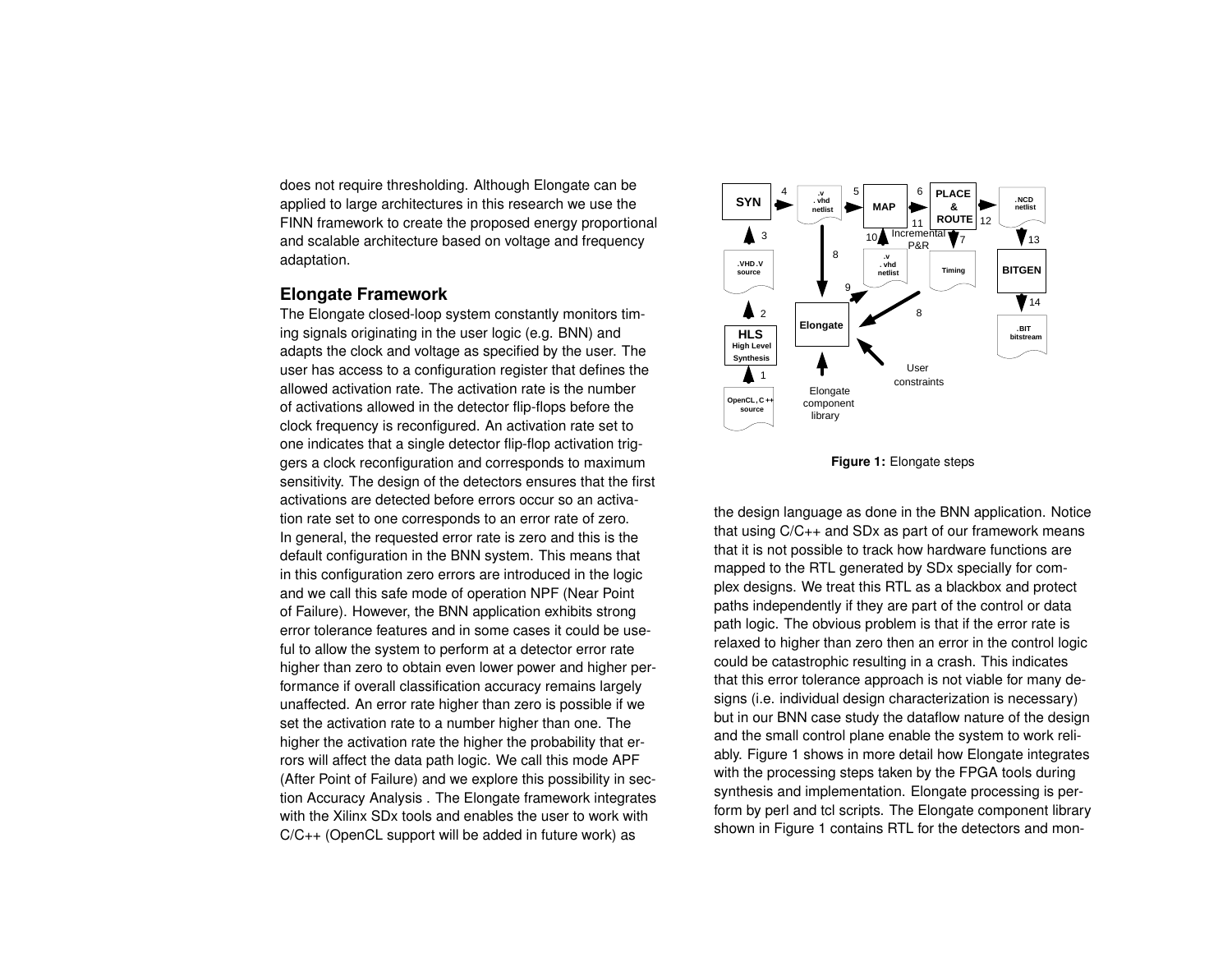itoring logic that are inserted in the original design netlist. The numbers in Figure [1](#page-2-0) indicate the logical order of the Elongate steps. The incremental P&R in step 10 is used to reuse most of the implementation information and reduce the risk of possible variations in the critical paths. The number of detectors inserted into the netlist is user configurable and normally set to cover as many paths as possible while maintaining overheads within 5%.

#### **Binarised Neural Network Application**

Figure [3](#page-5-0) shows the topology details of the convolutional FINN BNN as used in this work which has a model size of 187 Kbytes. Figure [2](#page-4-0) shows the BNN hardware and the Elongate IP architecture in the Zynq Ultrascale ZC9 device used in the ZCU102 board. This board contains a PM-BUS (Power Manager BUS) power control and monitoring system that enables the reading of power and current values using the ARM CPUs. It also enables the ARM CPUs to write new voltage values to the power regulators. Both of these features have been used extensively to measure power and to change the voltage level at which the device operates. The large number of resources available in this device makes it possible to scale the logic from the original design in [\[8\]](#page-8-1) that targets a Zynq 7045 device. The new BNN processor contains 4 independent compute units with a total of 832 PEs and 1488 SIMDs in the zcu102 Zynq Ultrascale board and a single compute unit, 91 PEs and 176 SIMDs in the zc702 Zynq board. The hardware utilization is shown in Figure [4](#page-5-1)

In the Zynq Ultrascale configuration nominal classification performance reaches 89500 FPS with a clock frequency of 200 Mhz. The next sections will discuss how this performance can be extended and made energy efficient with the Elongate framework. Energy efficiency is measured by monitoring the PL power in both devices at 37800 FPS/Watt in the zc9 device. Figure [2](#page-4-0) shows that a single compute unit (BNN\_ZU0) has been instrumented with the Elongate detectors. This means that this compute unit sets the operating point for itself and for the other 3 compute units. The timing analysis data obtained during Elongate integration is used to choose the compute unit with the longest critical paths for instrumentation. Figure [2](#page-4-0) shows two Master interfaces (HPM0 and HPM1) going from the PS side to the PL side. The reason is that since HPM0 uses the ELO\_CLK it is effectively disabled when a clock gated state with ELO\_CLK is initiated. HPM1 does not use ELO\_CLK and it is not disabled so when the BNN logic is clock gated and CLK ELO stops the processor can still communicate with the ELO control logic using the second master HPM1. A single ELO CLK clock is available for all compute units. In the current configuration it is possible to launch execution using one to four compute units and the SDx software automatically divides the total frame number among the active compute units.

#### **Power Scaling**

In this section we focus on the power of the FPGA fabric (i.e. PL) that is supplied by the VCCINT power rail. Other power rails include VCCAUX that powers the clock managers and the IOs among other blocks and the VCCBRAM use with the BlockRAMs. The power drawn from these additional power rails is considerably lower than VCCINT. In addition, the processing side of the device where the ARM processor resides is not included in the calculations. There is a large body of research of power and energy optimization on CPUs via sleep and wake-up states, etc which are outside the scope of this paper. Figure [5](#page-5-2) show the measured power in function of the clock frequency and the voltage the BNN operates for the Zynq Ultrascale (ZU) devices. The highest frequency generated by Elongate with a zeroerror constraint is 360 MHz for the ZU device. This is sig-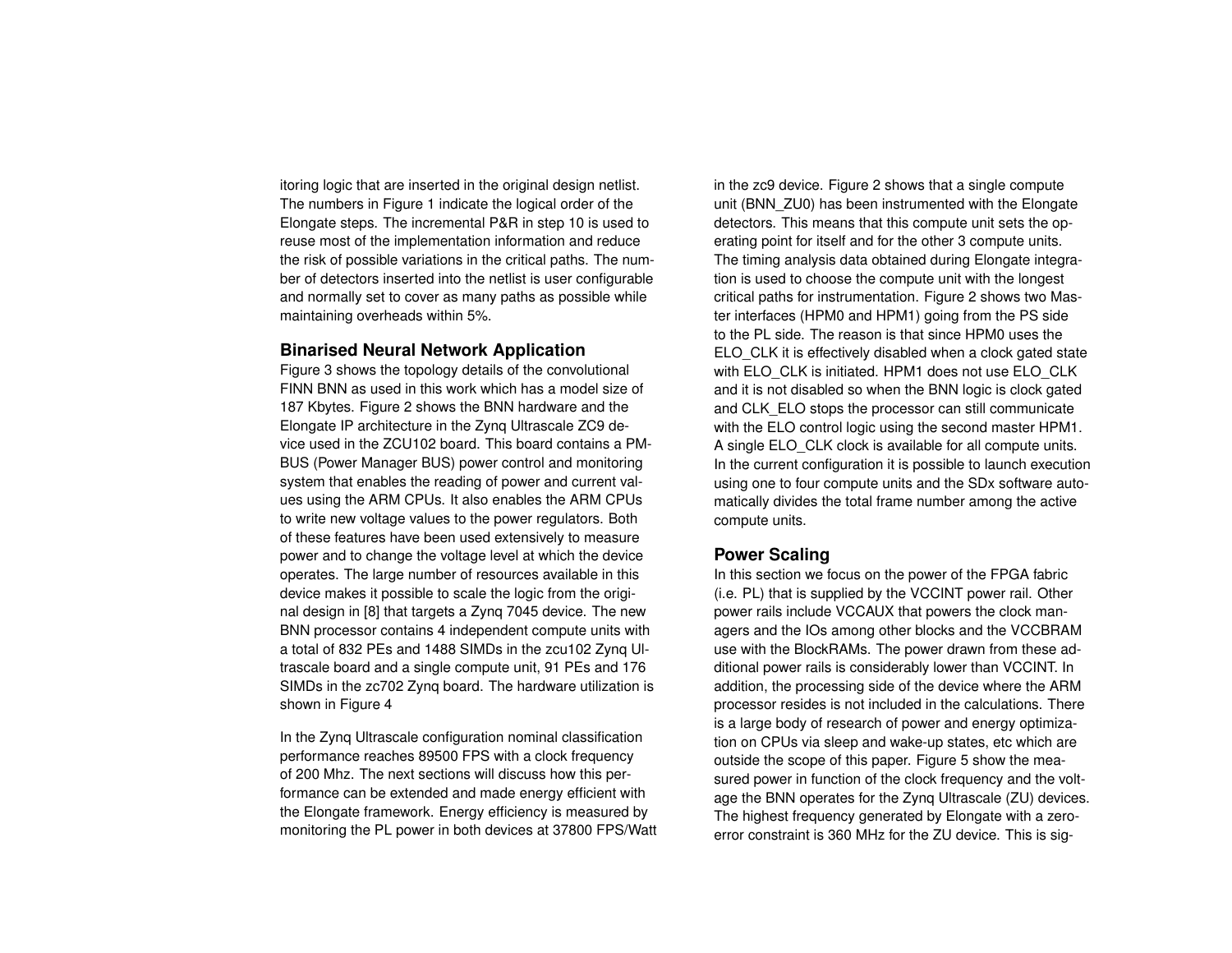<span id="page-4-0"></span>

**Figure 2:** BNN architecture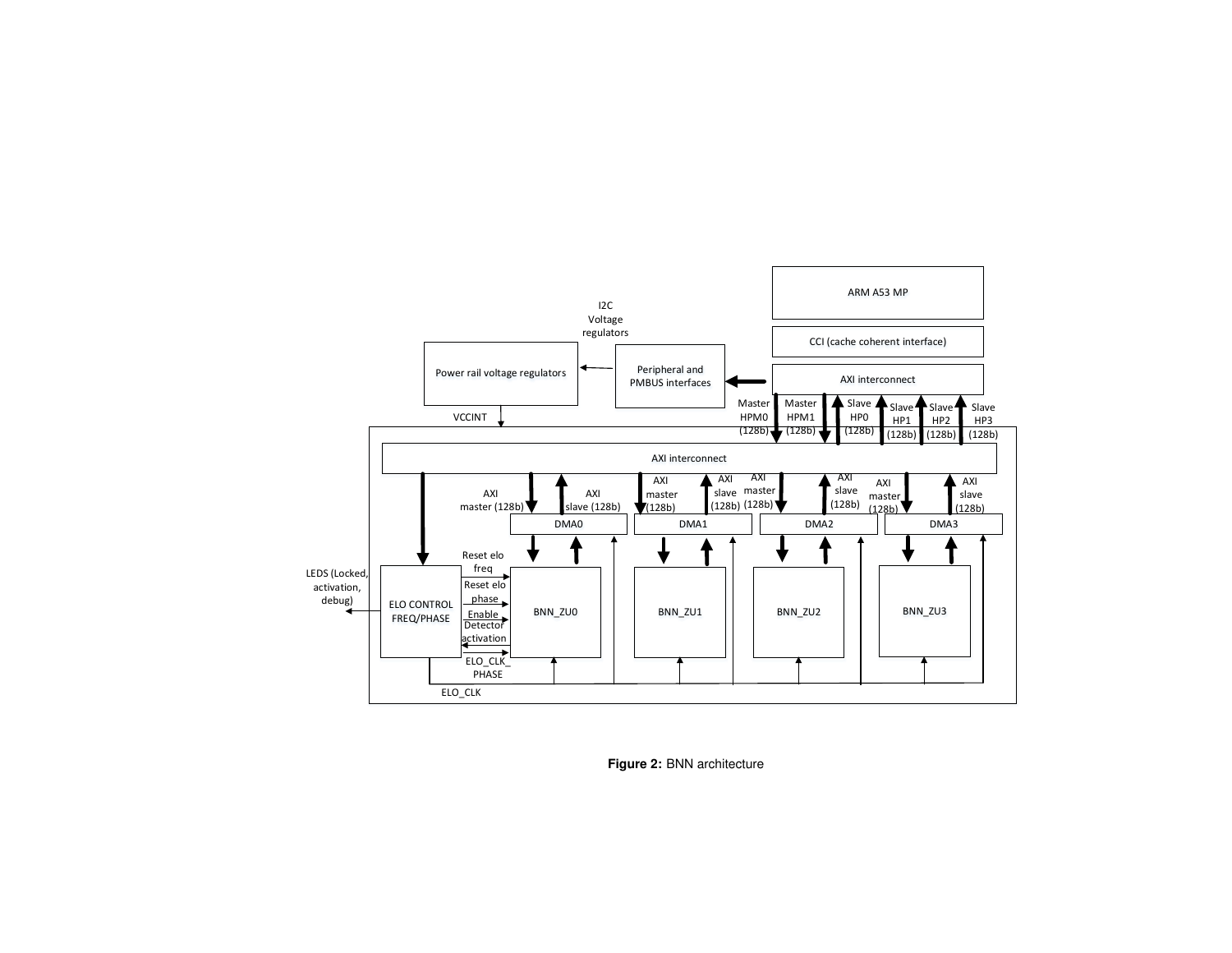<span id="page-5-0"></span>

| FINN topology           |
|-------------------------|
| Input (32x32 RGB image) |
| $3x3$ -conv-64          |
| 3x3-conv-64             |
| pooling                 |
| 3x3-conv-128            |
| $3x3$ -conv-128         |
| pooling                 |
| $3x3$ -conv-256         |
| $3x3$ -conv-256         |
| FC-64                   |
| FC-64                   |
| FC-64                   |

**Figure 3:** BNN topology

<span id="page-5-1"></span>

#### **Figure 4:** Zynq Ultrascale BNN system hardware resources

<span id="page-5-2"></span>

**Figure 5:** Zynq Ultrascale BNN Power Scaling with CIFAR10

nificantly higher than the nominal 200 MHz for this device. Figure [5](#page-5-2) shows that, as expected, power has a linear relation with frequency and that the voltage scaled configurations reduce power significantly since voltage affects both dynamic and static power. The minimum power measured is 0.72 Watts at 160MHz/0.55V for the Ultrascale device. The minimum valid voltage levels for the Zynq Ultrascale device is 0.55v and Elongate logic determines that the maximum frequencies that can be supported at these voltage levels is 160 MHz. These experiments confirm that significant performance and power margins are available in the silicon that can be exploited by Elongate.

## **Energy and Performance analysis**

The multiple frequency and power pairs seen in Figure [5](#page-5-2) mean that it is possible to adjust the throughput and power assigned to the task so that computation happens just-in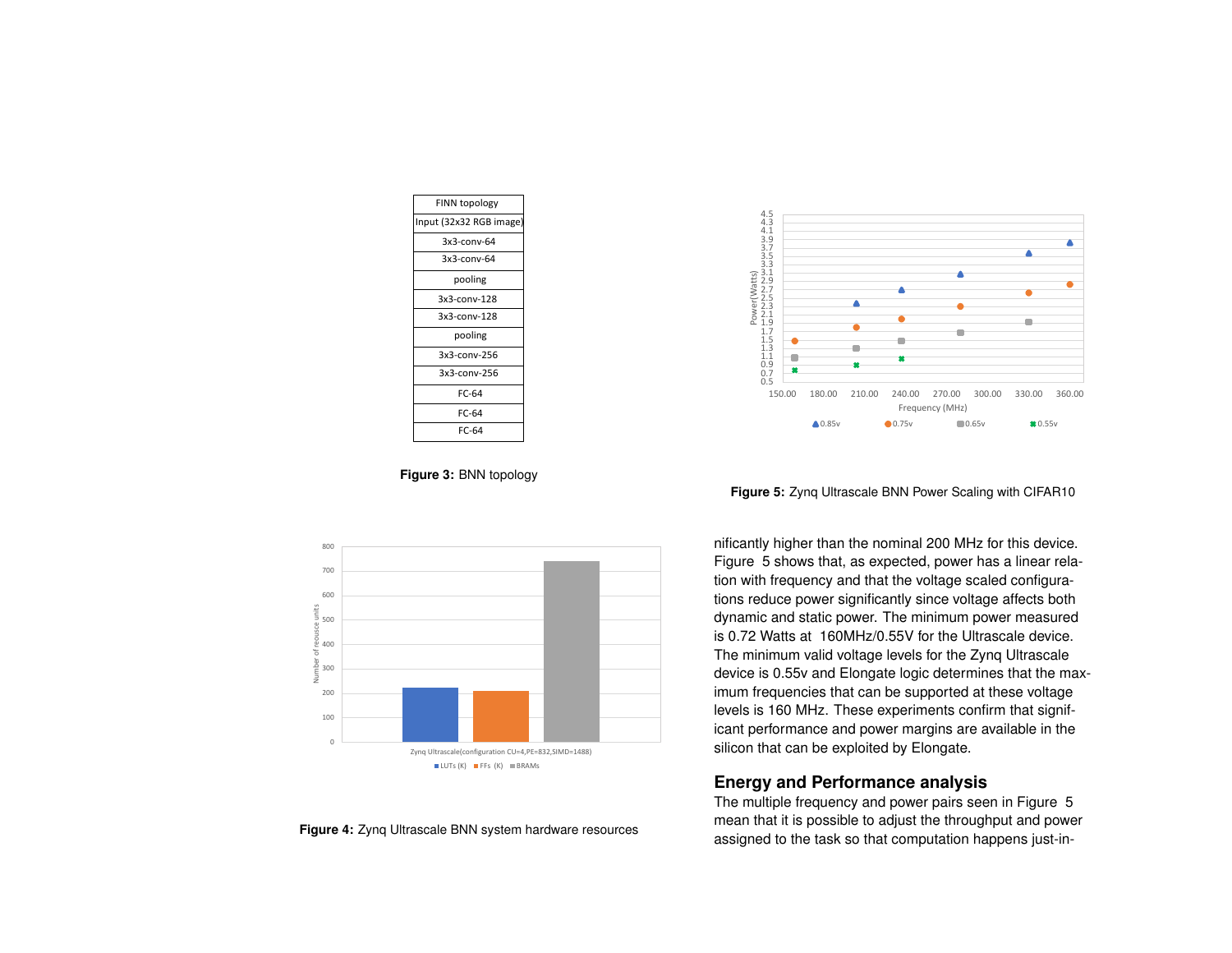time. For example, in a video /image classification problem like the one addressed by the BNN, an initial video sensor could input a large 4K frame and detect regions of interest (ROI) that need to be classified in the neural network. The initial analysis will remove constant backgrounds from further processing in the neural network and will also scale the resulting regions of interest to the frame sizes the neural network handles (32x32 in the case of the FINN BNN). The number of regions in a single frame could vary and range from 0 to thousands depending on the frame activity and the amount of overlapping in ROIs. This means that an energy efficient solution could adapt how much compute throughput is made available to finish just-in-time rather than completing early and then waiting with the corresponding leakage power cost. This is especially relevant in SRAM FPGA technology that needs a full reconfiguration cycle if the device was power gated to reduce leakage during the idle stage. Figure [6](#page-6-0) compares the energy and performance obtained with the Elongate configurations with the cases working at nominal voltage and frequency. The figures show that Elongate increases performance up to 86.8% and increases energy efficiency up to 86.3% at the same level of performance. The figures show that the highest performance of BNN in Zynq ultrascale is at 360 MHz achieving 167344 fps. Notice that these high fps are of practical value since although a typical camera might only work at a few hundreds fps the number of 32x32 ROIs in a 4K frame could be much higher (potentially up to 3840 X 2160 or more than 8M fps if we assume 1 pixel displacements) or the streams from several cameras could be processed with a single device.

#### **Accuracy analysis**

All the results presented so far have used the neural network at full accuracy so that the activations in the detectors do not affect the functionality of the user logic itself. As

<span id="page-6-0"></span>

**Figure 6:** ZYNQ Ultrascale BNN performance on CIFAR10

previously mentioned it is possible to relax this constraint and let errors affect the user logic. Figure [7](#page-7-0) shows how the neural network accuracy is affected as the system increases the operating frequency beyond the points found by the detectors. In this experiment, the hardware is processing the first 1000 frames of the CIFAR-10 data set and the obtained error-free classification accuracy is 78.5%. The call-outs indicate the frequency points where the accuracy changes from the error-free accuracy. These points are located at frequencies higher than the frequencies that activate the detectors. As seen in the figures, it is possible to exceed these points by a significant margin and still maintain accuracy within  $a + 1/1$ % of the error-free accuracy. For example, for the 0.55v run in Figure [7](#page-7-0) there is a maximum frequency of 180 MHz for error-free operation but up to 220 Mhz the accuracy is higher than 77% and only at that point it starts to degrade quickly. This means that a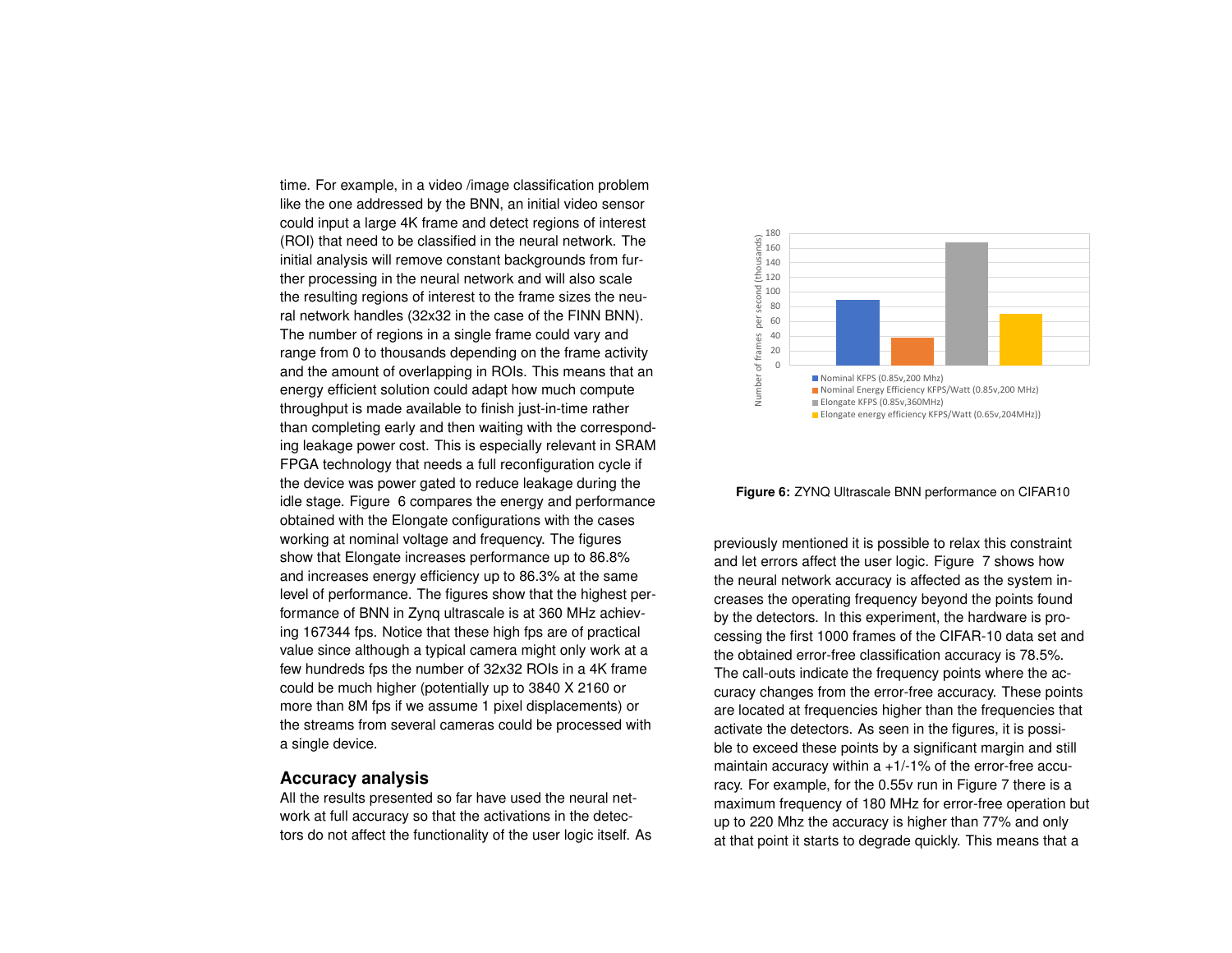<span id="page-7-0"></span>

**Figure 7:** Zynq Ultrascale BNN accuracy on CIFAR10

further increase of 22% in performance is possible at virtually the same level of accuracy. We know that errors are taking place in the logic since the accuracy is not constant but the accuracy does not degrade significantly until we reach a critical point that results in quick degradation. We do not observe a gradual degradation in accuracy as the errors increase. Overall, by exploiting these points located after the first failure it is possible to obtain between 5% to 23% additional performance depending on device and operating point. The conclusion is that the BNN built-in error tolerance could be exploited to increase Elongate performance/energy efficiency higher than the error-free value of 86% if slight variations of classification accuracy are acceptable in the application. However, this additional margin, although present for different voltages, is not constant and the critical point of failure cannot currently be predicted.

### **Conclusions**

In this paper we integrate the Elongate framework with the SDx toolset that enables hardware design based on C/C++. The new framework has then been applied to a fully binarised neural network which is well suited to FPGA devices thanks to the simple binary data paths and low memory complexity. The new Elongated BNN shows higher than 80% improved performance and energy efficiency. As a comparison point the IBM TrueNorth chip measured in [\[8\]](#page-8-1) with the same CIFAR-10 benchmark achieves 1.2 KFPS and has a power dissipation of 6.11 KFPS/Watt against 167 KFPS and 36 KFPS/Watt in this work (4.6 Watts measured total PL power at maximum performance with 0.85v,360 MHz). Also, the authors in [\[5\]](#page-8-7) report a peak performance of 40.7 TOPs in their work and compare it with 11.681 TOPs estimated for [\[8\]](#page-8-1). Our solution is based on [\[8\]](#page-8-1) but it uses 4 compute units and clocks 1.8 faster thanks to Elongate. This result in an estimated value of 84.1 TOPs which, we believe, is the highest performance reported to date for a convolutional network accelerator. Finally, the BNN application shows interesting error tolerance features that enable the exploitation of after-pointof-failure states if certain variability of the system accuracy is acceptable. As future work we plan to apply Elongate framework to future versions of the FINN network that will increase precision to more than one bit to represent weights and feature maps while also extending the FINN BNN to deeper topologies such as RESNET able to handle data sets more complex than CIFAR-10 such as Imagenet. A technology demonstrator has been made available at https://github.com/eejlny/Elongate-BNN-demonstrator for the Zynq Ultrascale device.

## **Acknowledgements**

This work was partially supported by Xilinx and UK EP-SRC with the ENPOWER (EP/L00321X/1) and the ENEAC